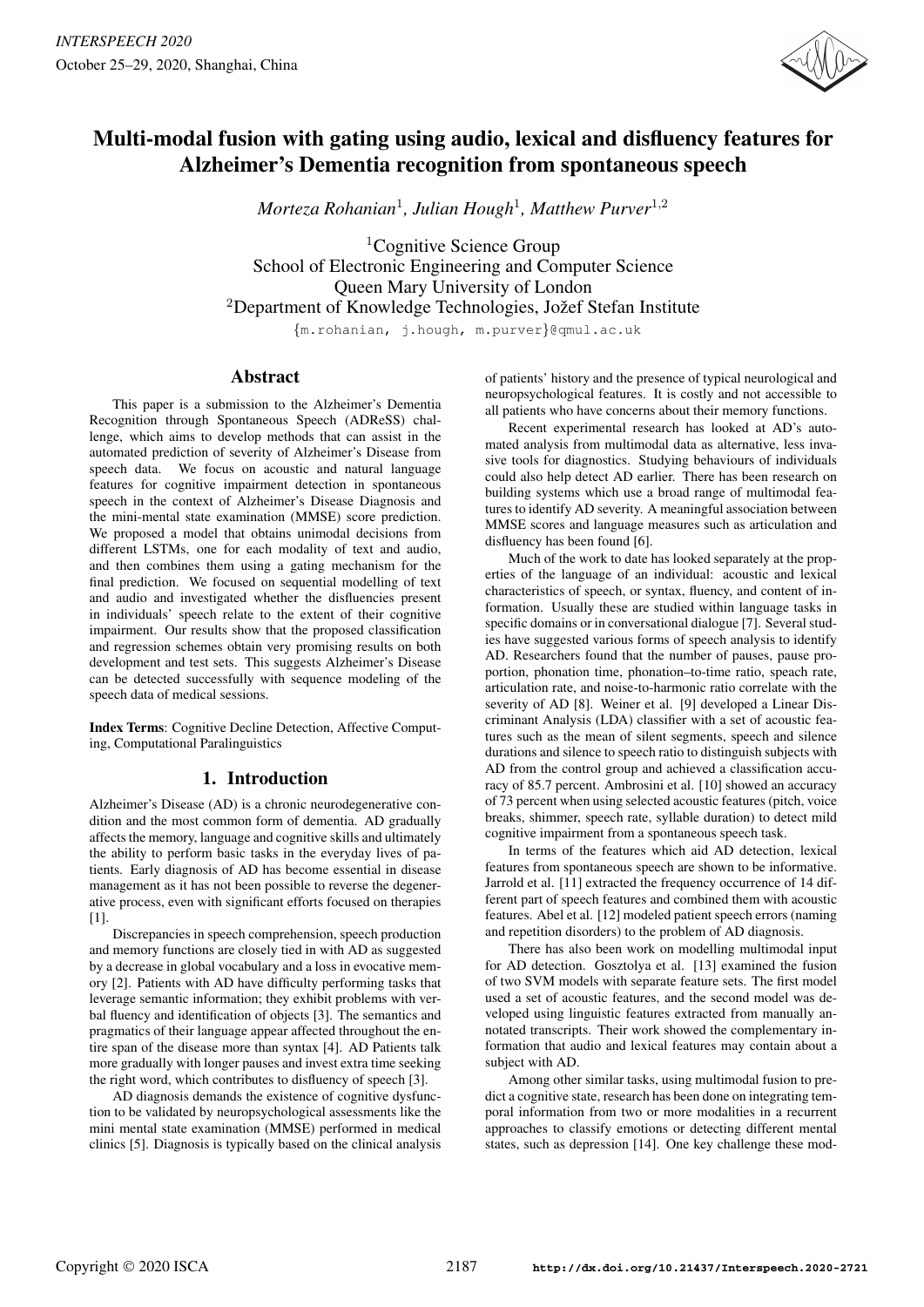els have is addressing the various predictive capacity of each modality and their different levels of noise. The application of a gating mechanism in various multimodal tasks has been shown to be successful in controlling the level of contribution of each modality to the eventual prediction.

This paper addresses AD classification and MMSE score regression tasks, which are part of the Alzheimer's Dementia Recognition through Spontaneous Speech (ADReSS) challenge [15]. In ADReSS, participants are required to assess the AD severity of different subjects, where the target severity is based on their MMSE scores.

We performed a binary classification of samples of speech into AD and non-AD classes and create regression models to predict MMSE scores. Using the ADReSS Challenge data which consists of speech recordings and transcripts of spoken picture descriptions, we explored various features as diagnostically relevant tools. We focused in particular on sequential modelling of sessions and whether the disfluencies and selfrepairs present in individuals' speech can help predict the level of cognitive impairment.

Our approach is motivated by [14] that developed the ability to learn difficult decision boundaries which other models with different methods of fusion have trouble managing, and maximise the use and combination of each modality. We employed data of individuals under controlled conditions, and modeled the sessions with audio and text features in a Long-Short Term Memory (LSTM) neural network to detect AD. Our findings indicate that AD can be detected with minimal information available on the structure of the description tasks by pure sequential modelling of a session. We also found that disfluency markers have predictive power for AD recognition.

## 2. Proposed Approach

Our approach is to model the speech of individuals giving picture descriptions as a sequence to predict whether they have AD or not, and if so, to what degree. To predict AD, we performed three sets of experiments using features from the audio and text data:

- 1 LSTM models utilising unimodal audio and text features.
- 2 LSTM model with gating to test the effect of using multimodality.
- 3 A multimodal LSTM model using acoustic and lexical information, including disfluency tagging.

The details of the three experiments are outlined below in the following sub-sections. In line with the standard assumption in deep learning, we take the approach that for a model to be genuinely data-driven, minimal feature engineering is required. The model's power is in its capacity to represent information through non-linear transforms, at varying spatial and temporal units, and from different modalities. Since we were interested in modelling temporal session changes, we used a bi-directional Long Short-Term Memory (LSTM) neural network as it has the added benefit of sequential data modelling. For each of the audio and text modalities we trained an LSTM model separately, using the audio and text features.

#### 2.1. Multimodal Features

Lexical Features from Text A pre-trained GloVe model [16] was used to extract the lexical feature representations from the picture description transcript and convert the utterance sequences into word vectors. We selected the hyperparameter val-

ues, which optimised the output of the model on the training set. The optimal dimension of the embedding was found to be 100.

Audio Features A set of 79 audio features were extracted using the COVAREP acoustic analysis framework software, a package used for automatic extraction of features from speech [17]. We sampled the audio features at 100Hz and used the higher-order statistics (mean, maximum, minimum, median, standard deviation, skew, and kurtosis) of COVAREP features. The features include prosodic features (fundamental frequency and voicing), voice quality features (normalized amplitude quotient, quasi open quotient, the difference in amplitude of the first two harmonics of the differentiated glottal source spectrum, maxima dispersion quotient, parabolic spectral parameter, spectral tilt/slope of wavelet responses, and shape parameter of the Liljencrants-Fant model of the glottal pulse dynamics) and spectral features (Mel cepstral coefficients 0-24, Harmonic Model and Phase Distortion mean 0-24 and deviations 0-12). Segments without audio data were set to zero. A standard zeromean and variance normalization was applied to features. We omitted all features with no statistically significant univariate correlation with the results of training set.

#### 2.2. Sequence Modeling

The potential of neural networks lies in the power to derive representations of features by non-linear input data transformations, providing greater power than traditional models. As we were interested in modelling temporal nature of speech recordings and transcripts, we used a bi-directional LSTM. For each of the audio and text modalities we trained a separate unimodal LSTM model, using different sets of features. For the input data we explored different timesteps and strides. After exploring different hyper-parameters, the model using audio data has a timestep of 20 and stride of 1 with 4 bi-directional LSTM layers with 256 hidden nodes. The model using text input has an input with a timestep of 10 and stride of 2 and has 2 LSTM layers with 16 hidden nodes. The code used in the experiments are publicly available in an online repository.<sup>1</sup>

#### 2.3. Multimodal Fusion with Gating

Audio and text features can include not only discriminative and temporarily changing information about the current state of a subject, but supporting information as well.

The model consists of two branches of the LSTM, one for each of the modalities, with their outputs combined into final feed-forward highway layers. The branches are made up of different hyperparameters and configured with respect to each modality's properties. Their outputs are concatenated and passed through N highway layers (where the best value N was determined from optimizing on heldout data). We pad the size of the training examples in the text set (which was the smaller set) to meet the audio set by mapping together instances that occurred in the same session, as the audio and text inputs for each branch of the LSTM had different timesteps and strides.

Gating Mechanism Data from two modalities affect the final output differently, and it is important to consider the amount of noise when aggregating them into a single representation. Since learned representation for the text can be undermined by corresponding audio representation, during multimodal fusion we need to minimise the effects of noise and overlaps. We use feed-forward highway layers [18], with gating units that learn by weighing text and audio inputs at each time step to regulate

<sup>1</sup>https://github.com/mortezaro/ad-recognition-from-speech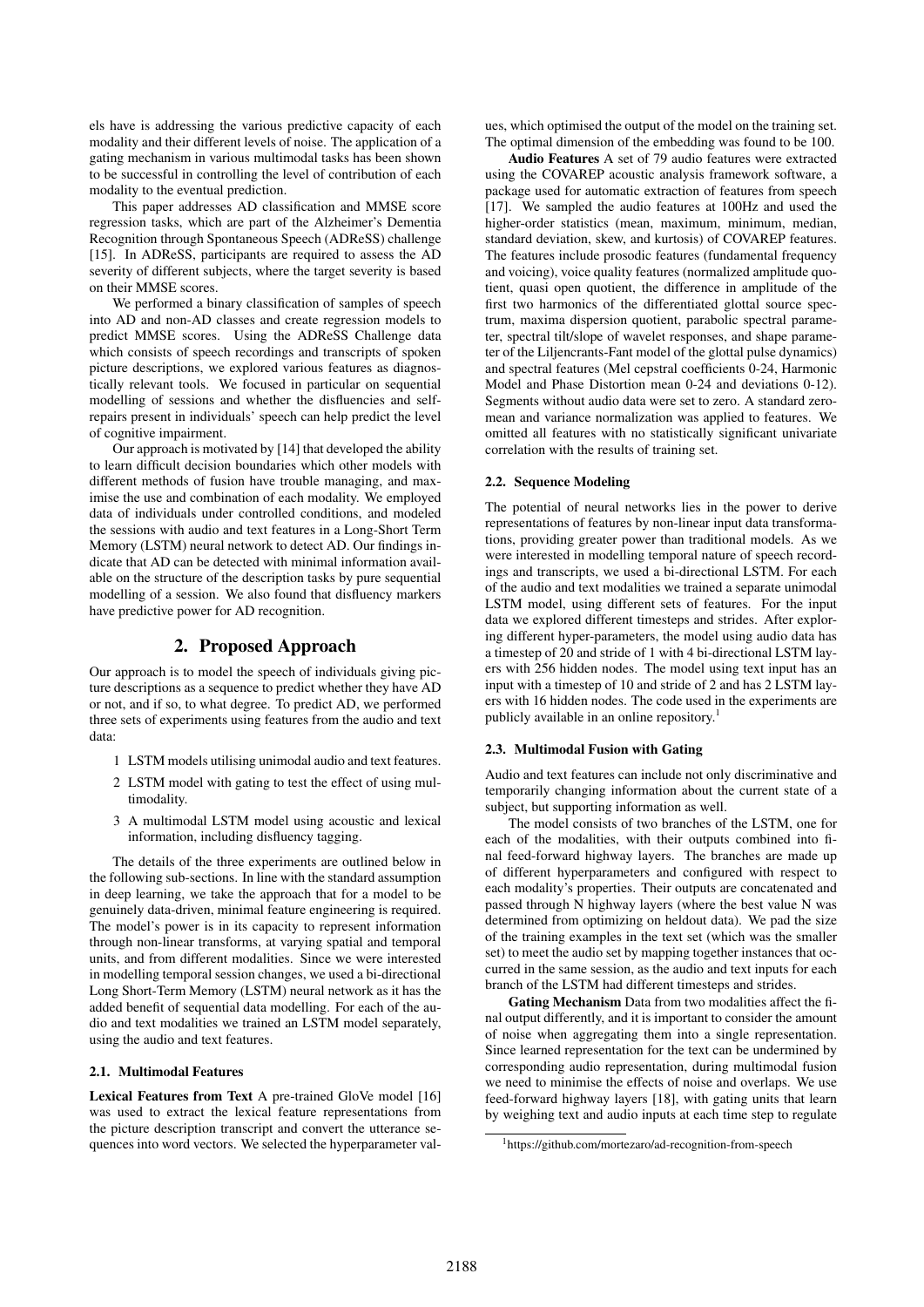

Figure 1: *Multimodal fusion with gating.*

information flow through network work.

Each highway layer consists of two non-linear transformations: a Carry  $(Cr)$  and a Transform  $(Tr)$  gate which determine the degree to which the output is generated by transforming and carrying the input. Each layer uses the gates and feed-forward layer H to regulate its input vector at timestep  $t, D_t$ , to generate output  $u$ :

$$
y = Tr \cdot H + Cr \cdot D_t \tag{1}
$$

where  $Cr$  is simply defined as  $1 - Tr$ , giving:

$$
y = Tr \cdot H + (1 - Tr) \cdot D_t \tag{2}
$$

The transform gate  $Tr$  is defined as  $\sigma(W_{Tr}D_t + b_{Tr}),$ where  $W_{T r}$  is the weight matrix and  $b_{T r}$  the bias vector for the gates. Based on the transform gates outputs, highway layers adjusts their performance from multiple-unit layers to layers that only pass through their inputs. As inspired by [18] and to help resolve long-term learning dependencies faster we initialise  $b_{Tr}$ with a negative value (biased towards the Carry gate). We use a block of 3 stacked highway layers. The overall architecture of the LSTM with Gating model is shown in Figure 1.

#### 2.4. Multi-modal Model with Disfluency Markers

Disfluencies like self-repairs, pauses and fillers are widespread in everyday speech [19]. Disfluencies are usually seen as indicative of communication problems, caused by production or self-monitoring issues [20]. Individuals with AD are likely to deal with troubles in language and cognitive skills. Patients with AD speak more slowly and with longer breaks, and invest extra time seeking the right word, which in effect contributes to disfluency [3]. The present research explores the disfluencies present in the speech of AD patients as they contribute to severity of symptoms.

*Self-repair* disfluencies are typically assumed to have a reparandum-interregnum-repair structure, in their fullest form as speech repairs [21]. A reparandum is a speech error subsequently fixed by the speaker; the corrected expression is a repair. An interregnum word is a filler or a reference expression between the words of repair and reparandum, often a halting step as the speaker produces the repair, giving the structure as in  $(3)$ 

John 
$$
\underbrace{\text{likes}}_{\text{reparamdum}} + \underbrace{\{\text{uh}}_{\text{interremum}} \underbrace{\text{loves}}_{\text{repair}} \text{Mary (3)}
$$

In the absence of reparandum and repair, the disfluency reduces to an isolated *edit term*. A marked, lexicalized edit term such as a filled pause ("uh" or "um") or more phrasal terms like "I mean" and "you know" can occur. Recognizing these elements and their structure is then the task of disfluency detection.

We automatically annotated self-repairs using a deeplearning-driven model of incremental detection of disfluency developed by Hough and Schlangen [22, 23]. It consists of deep learning sequence models that use word embeddings of incoming words, part-of-speech annotations, and other features in a left-to-right, word-by-word manner to predict disfluency tags. Here each word is either tagged as a repair onset tag (marking first word of the repair phase) edit term, or fluent word by the disfluency detector- we concatenate the disfluency tags with the word vectors to create the input for text-based LSTM.

### 3. Experiments

## 3.1. Data

The ADReSS challenge's data consists of speech recordings and transcripts of spoken picture descriptions gathered from participants via the Boston Diagnostic Aphasia Exam's Cookie Theft picture [15]. The training set includes 108 subjects, and the state of the subjects is assessed on the basis of the MMSE score. MMSE is a commonly used cognitive function test for older people. It involves orientation, memory, language, and visual-spatial skills tests. Scores of 25-30 out of 30 are considered as normal, 21-24 as mild, 10-20 as moderate and <10 as severe impairment.

The total number of speech segments each participant had generated was 24.86 on average. The annotations for the test set were not included in the public release of the ADReSS Challenge, so all models were tested on both the development and test set. The data is pre-processed acoustically and is balanced in terms of age and gender.

#### 3.2. Implementation and Metrics

We set up our model to learn the most useful information from modalities for predicting AD. All experiments are carried out without being conditioned on the identity of the speaker. The sizes of layers and the learning rates are calculated by grid search on validation test. The LSTM models were trained using ADAM [24] with a learning rate of 0.0001. For the loss function we used Binary Cross-Entropy to model binary outcomes, and Mean Square Error (MSE) to model regression outcomes. For binary classification of AD and non-AD, we report accuracy, precision, recall, and F1 scores and for the MMSE prediction task we report the Root Mean Square Error (RMSE).

#### 3.3. Baseline Models

We compare the performance of our models to the ADReSS Challenge baseline [15] with an ensemble of audio features which was provided with the dataset. The baseline classification experiments were different methods of linear discriminant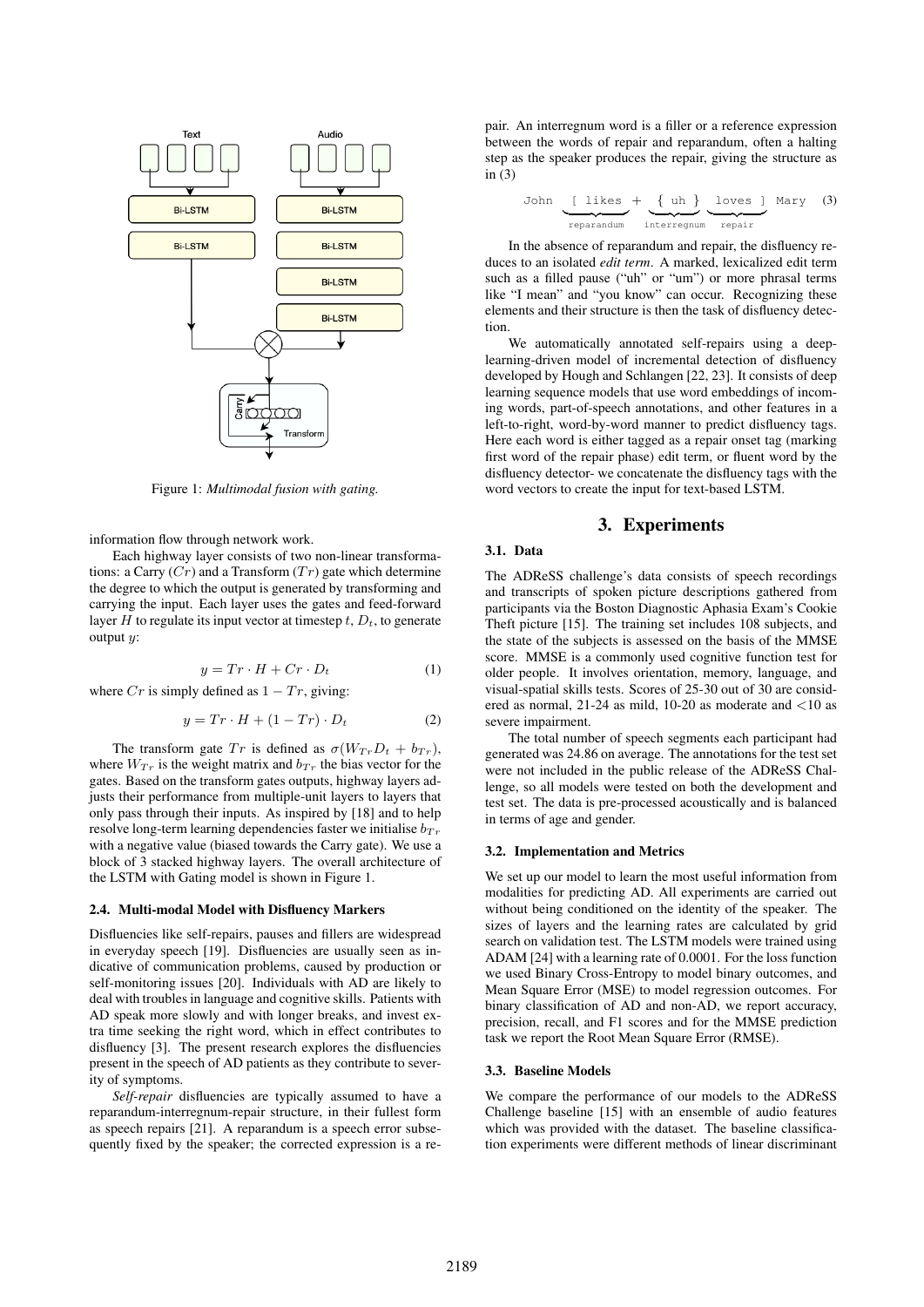analysis (LDA), decision trees (DT), and support vector machines (SVM). The baseline regression experiments were different methods of DT, gaussian process regression (GPR), and SVM.

Table 1: *Result of the AD classification and regression experiments with our models in cross validation*

| Models                  | Features                                        | Accuracy | <b>RMSE</b> |
|-------------------------|-------------------------------------------------|----------|-------------|
| <b>LSTM</b>             | Acoustic                                        | 0.64     | 6.01        |
| <b>LSTM</b>             | Lexical                                         | 0.69     | 5.42        |
| <b>LSTM</b>             | Lexical+ Dis                                    | 0.73     | 5.08        |
| LSTM with Gating        | Acoustic + Lexical                              | 0.76     | 5.01        |
| <b>LSTM</b> with Gating | $A\text{constic} + L\text{exical} + \text{Dis}$ | 0.77     | 4.98        |

Table 2: *Result of the AD classification and regression experiments with our models against baseline models on test set*

| Models                  | Features                    | Accuracy | RMSE |
|-------------------------|-----------------------------|----------|------|
| Baseline ([15])         |                             |          |      |
| LDA                     | Acoustic                    | 0.625    |      |
| DT                      | Acoustic                    | 0.625    | 6.14 |
| <b>SVM</b>              | Acoustic                    | 0.563    | 6.12 |
| <b>GPR</b>              | Acoustic                    |          | 6.33 |
| Our Models              |                             |          |      |
| LSTM                    | Acoustic                    | 0.666    | 5.93 |
| <b>LSTM</b>             | Lexical                     | 0.708    | 5.45 |
| <b>LSTM</b>             | Lexical + Dis               | 0.729    | 4.88 |
| <b>LSTM</b> with Gating | Acoustic + Lexical          | 0.771    | 4.57 |
| <b>LSTM</b> with Gating | $A$ coustic + Lexical + Dis | 0.792    | 4.54 |

## 4. Results

In Table 1, we present our proposed model's performance in a cross-validation setting and in Table 2 against that of baselines models on AD detection on the provided test set. For AD detection, our proposed LSTM model with gating and disfluency features achieves an accuracy of 0.792 and RMSE of 4.54, outperforming all the baselines. The overall findings confirm our assumption that a model with a gating structure can more efficiently minimise the errors and noise of the individual modalities

Effect of disfluency features We found that disfluency tags help as features in AD detection. Adding disfluency features to the lexical features lead to improvement in both unimodal (ACC 0.70 vs. 0.72; RMSE 5.45 vs. 4.88) and multimodal models (ACC 0.77 vs. 0.79; RMSE 4.57 vs. 4.54).

Effect of multimodality The multimodal LSTM with gating model outperforms the single modality AD detection models in both the classification and regression tasks. A performance increase is obtained by combining textual and audio modalities with gating over single modality models (ACC 0.72 vs. 0.79; RMSE 4.88 vs. 4.54). Adding audio features improves performance despite having different steps and timesteps inputs for each LSTM branch. In terms of our competitor baselines (without the information from the manual transcripts), multimodal classifiers performed better than all the baseline models, indicating the potential benefits of multimodal fusion in AD detection. We found that while the baseline audio-based models have some discriminative capacity, sequence modelling is more accurate (ACC scores 0.67 vs. 0.63) and has lower (better) RMSE (5.93 vs. 6.12) for predicting AD.

For AD classification, the text features alone are more informative than the audio features, as using only the text modality gives a better AD prediction than utilizing unimodal audio

modality sequentially (Acc scores 0.73 vs. 0.67; RMSE 4.88 vs. 5.93).

We can see that all models provide more accurate results on the test set than in cross validation. LSTM with gating models accuracy improved more than other models on the test set (RMSE 4.54 and 4.57 vs. 4.98 and 5.01).

Error analysis The results in Table 3 show that the LSTM model with gating and disfluency features obtains the highest precision and recall for both AD and non-AD classes. The model achieves F1 scores of 0.7826 for AD and 0.8000 for non-AD. The addition of gating particularly improves the recall of AD class: the LSTM model with lexical and disfluency features without gating has a recall 0.6667 for the AD class compared to the 0.7500 achieved with gating, while its 0.7910 recall for the non-AD class is not as far beneath the 0.8333 achieved by the full gating model. Depending on the application the model is used for, false negatives or false positives for AD detection will be more or less desirable, but as it stands our full gating model considerably reduces the false negatives of diagnosis whilst still marginally reducing the false positives.

Table 3: *Results of AD classification task on test set*

| Models                              | Class    | Precision | Recall | F1 Score | Accuracy |
|-------------------------------------|----------|-----------|--------|----------|----------|
| <b>LSTM</b>                         | AD       | 0.7619    | 0.6667 | 0.7111   | 0.7292   |
| (Lexical+Dis)                       | $non-AD$ | 0.7037    | 0.7910 | 0.7451   |          |
| <b>LSTM</b> with Gating             | AD.      | 0.7826    | 0.7500 | 0.7660   | 0.7708   |
| (Acoustic + Lexical)                | $non-AD$ | 0.7600    | 0.7917 | 0.7755   |          |
| <b>LSTM</b> with Gating             | AD       | 0.8182    | 0.7500 | 0.7826   | 0.7917   |
| $(A\text{coustic} + Lexical + Dis)$ | $non-AD$ | 0.7692    | 0.8333 | 0.8000   |          |

# 5. Conclusions

We have presented a deep multi-modal fusion model that learns the AD indicators from audio and text modalities as well as disfluency features. We trained and tested the model on audio and transcript data from individuals doing a description task under controlled conditions, and modeled the sessions with an LSTM and feed-forward highway layers as gating mechanism for AD detection. Our findings indicate that AD can be identified by pure sequential modelling of a session, with limited information available on the structure of the description tasks. We also found that markers of disfluency hold predictive power for identification of AD.

In future work we intend to study a series of language markers associated with AD severity, as well as interactions between them. In particular, we want to undertake a more principled approach to lexical markers, disfluency markers in terms of a study of self-repair and structural markers with a look at grammatical fluency. Furthermore, we want to find acoustic features that contribute more to the prediction of AD and have higher correlation with linguistic information.

## 6. Acknowledgments

Purver is partially supported by the EPSRC under grant EP/S033564/1, and by the European Union's Horizon 2020 programme under grant agreements 769661 (SAAM, Supporting Active Ageing through Multimodal coaching) and 825153 (EM-BEDDIA, Cross-Lingual Embeddings for Less-Represented Languages in European News Media). The results of this publication reflect only the authors' views and the Commission is not responsible for any use that may be made of the information it contains.